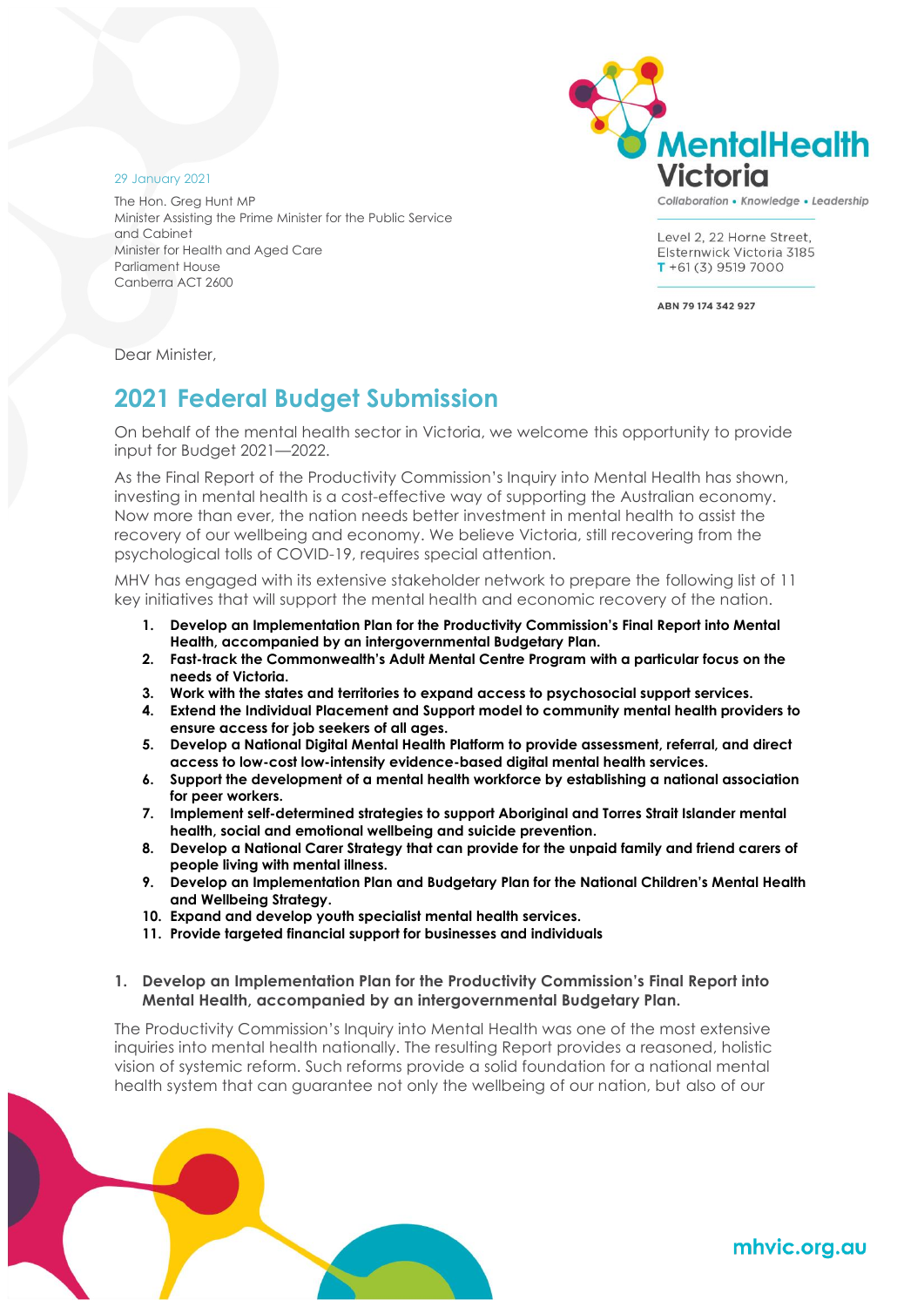

national economy. The Productivity Commission estimated the economic benefits of its recommended reforms to be up to \$1.3 billion per year.

An implementation plan is required to shape how and when each of the recommendations will be implemented. The Plan must be accompanied by a budgetary plan that addresses Australian, State and Territory Government funding for the recommendations across funding cycles.

### **2. Fast-track the expansion of the Adult Mental Health Centre Program with a particular focus on the needs of Victoria.**

There is very strong support in the community for the Adult Mental Health Centre (AMHC) Program as a means of addressing the 'missing middle' gap between primary and specialist mental healthcare.

Hundreds of thousands of Australians cannot access the care they need, and this is placing unnecessary strain on other parts of the mental health system, as well as emergency services, first responders and the economy more broadly. The need is particularly felt by some of Australia's most vulnerable communities, including LGBTIQ+ and Aboriginal and Torres Strait Islander communities who have a need for services available through their communities.

Adult Mental Health Centres will be a critical part of Australia's future system architecture. We strongly recommend that the expansion of the program be fast-tracked to include more locations across Australia to ensure that everyone can access the care they need regardless of where they live.

The rapid establishment of the 15 temporary Victorian HeadtoHelp Clinics in September 2020 has provided great support in this time of need and provided a solid foundation for future centres in Victoria. We recommend that the HeadtoHelp Clinics be transitioned to permanent AMHCs from September 2021 and that some AMHCs be delivered by Aboriginal Community Controlled Organisations and LGBTIQ+ community health organisations.

A jurisdictional approach like that undertaken to commission the Victorian HeadtoHelp Clinics is important to provide consistency in access and care quality across regions supported by a nationally recognisable brand.

### **3. Work with the states and territories to expand access to psychosocial support services.**

As highlighted in the Productivity Commission's Final Report, the delivery of psychosocial supports — including a range of services to help people manage daily activities, rebuild and maintain social connections, build social skills and participate in education and employment — has been hampered by inefficient funding arrangements and service gaps. This is affecting the recovery of people with mental illness and their families, who can benefit substantially from improved access to psychosocial supports.

We support the Productivity Commission's recommendations that:

- Governments should ensure that all people who have psychosocial needs arising from mental illness receive adequate psychosocial support.
- As contracts come up for renewal, commissioning agencies should extend the length of the funding cycle for psychosocial supports from a one-year term to a minimum of five years.

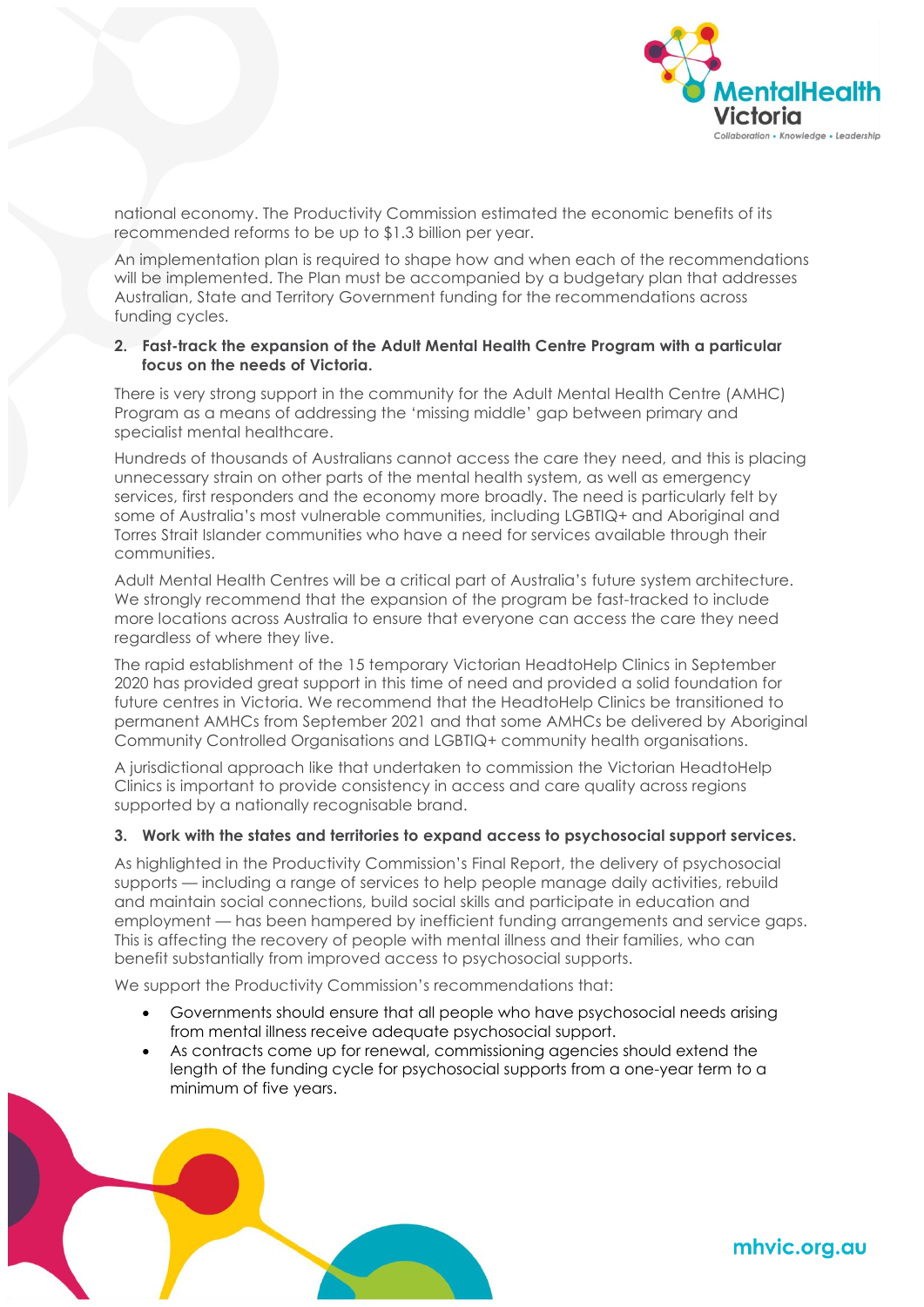

- Commissioning agencies should ensure that the outcome for each subsequent funding cycle is known by providers at least six months prior to the end of the previous cycle.
- **4. Extend the Individual Placement and Support model to community mental health providers to ensure access for job seekers of all ages.**

There is a direct relationship between mental health and employment. Attaining employment is a protective factor against mental health issues, while experiencing unemployment can create or exacerbate them. Experiences of mental ill health can limit a person's ability to attain and retain ongoing employment.

Numerous studies have found Individual Placement and Support (IPS) programs to be twoto-three times as effective as traditional vocational rehabilitation in getting people with mental health issues into competitive work. However, while young people may have access to IPS via headspace sites, people in other age groups currently have no access to IPS despite growing unemployment rates in the wake of the COVID-19 pandemic.

MHV has welcomed the Government's expansion of IPS services at headspace sites. There is scope to expand further to include people of all ages who are experiencing unemployment. As noted in the Productivity Commission's report, there is evidence that expanded IPS services could result in a net benefit of up to \$437 million in savings in costs of healthcare, employment supports, and Disability Employment Services.

#### **5. Establish a National Digital Mental Health Platform to provide assessment, referral, and direct access to low-cost low-intensity evidence-based digital mental health services.**

Entry and navigation of the mental health system can be very difficult for consumers, carers, and families. People seeking help often struggle to identify where to find the right treatment and support for their needs. Access in regional areas is particularly difficult, although the increasing availability of telehealth and digital services has made welcome improvements in this regard.

A National Digital Mental Health Platform would be a cost-effective way to enable people to more easily identify and access suitable treatment options, particularly in regional areas and out-of-hours. The Productivity Commission estimated that expanding supported online treatment to reach 150,000 people (rather than the current 4,000) will generate a net benefit of up to \$68 million.

### **6. Support the development of a mental health workforce by establishing a national association for peer workers.**

The mental health peer workforce requires considerable expansion to capitalise on its potential. Numerous studies have shown that improved access to peer workers can increase cost efficiency by reducing reliance on costly acute and crisis care services.

The Australian Government can nurture this valuable part of the sector with once-off funding to establish a national association of peer workers. Such a body would support the development of the profession by improving access to resources, training opportunities and communities of practice, promoting and clarifying the role of peer workers throughout the sector, and providing advocacy, support, and expert advice to support policy making and implementation.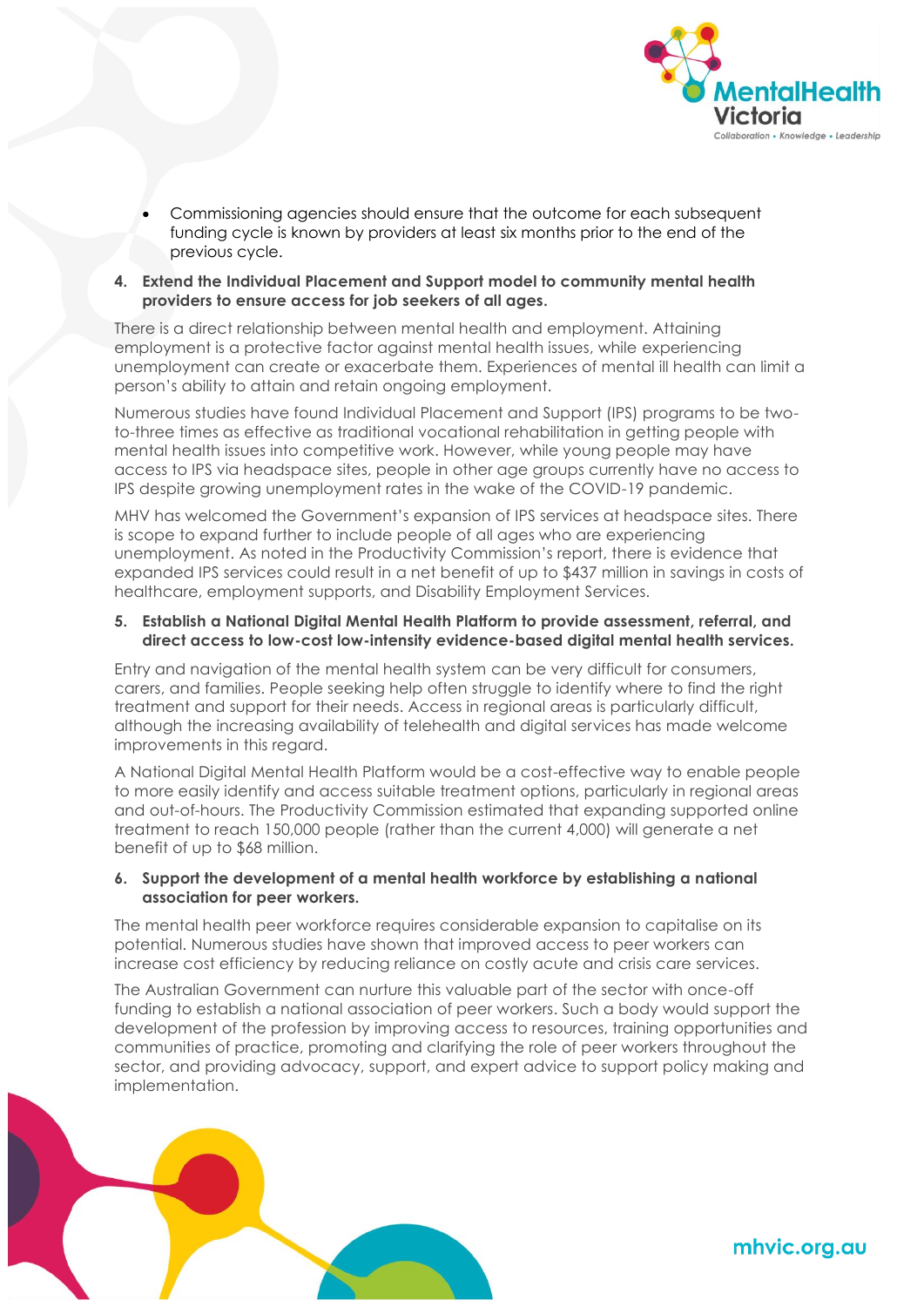

**7. Implement self-determined strategies to support Aboriginal and Torres Strait Islander mental health, social and emotional wellbeing, and suicide prevention.**

Now is a critical time for Aboriginal and Torres Strait Islander mental health. The new National Agreement on Closing the Gap and ongoing reforms related to the Uluru Statement from the Heart have the potential to address many underlying social determinants.

Aboriginal and Torres Strait Islander communities continue to experience psychological distress and mental health needs at greater rates than other groups in Australia. To address this, we need specific strategies and initiatives that can respond to their culturally specific needs and understandings of health and wellbeing.

The *National Strategic Framework for Aboriginal and Torres Strait Islander Peoples' Mental Health and Social and Emotional Wellbeing 2017–2023* has not been fully implemented despite strong support from the sector as well as the Australian Health Ministers' Advisory Council, and recommendations for full implementation from both the Closing the Gap 10 Year Review and the Productivity Commission's Final Report.

Similarly, a second National Aboriginal and Torres Strait Islander Suicide Prevention Strategy is required, accompanied by an Implementation Plan, as recommended by the National Aboriginal and Torres Strait Islander Suicide Prevention Conference in 2018.

We recommend that:

- a) an Implementation Plan and Budgetary Plan be developed for the National Strategic Framework for Aboriginal and Torres Strait Islander Peoples' Mental Health and Social and Emotional Wellbeing 2017–2023;
- b) d renewed National Aboriginal and Torres Strait Islander Suicide Prevention Strategy and Implementation Plan be developed, led by Aboriginal and Torres Strait Islander people, and accompanied by an Implementation Plan and Budgetary Plan; and
- c) dedicated resources be allocated for Indigenous organisations to deliver (a) and (b).
- **8. Develop a National Carer Strategy that can provide for the unpaid family and friend carers of people living with mental illness.**

Unpaid family and friend carers perform a vital role in the Australian mental health system, with a report by Carers Australia revealing that carers contributed \$77.9 billion in informal care in 2020. This represents not only an incredible asset for the nation, but also an associated risk if carers do not have access to the support they need to discharge their caring roles, and look after their own mental health and wellbeing.

To best support this vital pillar of the system, a National Carer Strategy is required. Particular attention should be paid to the family and friend carers of people with mental health issues because of their unique needs.

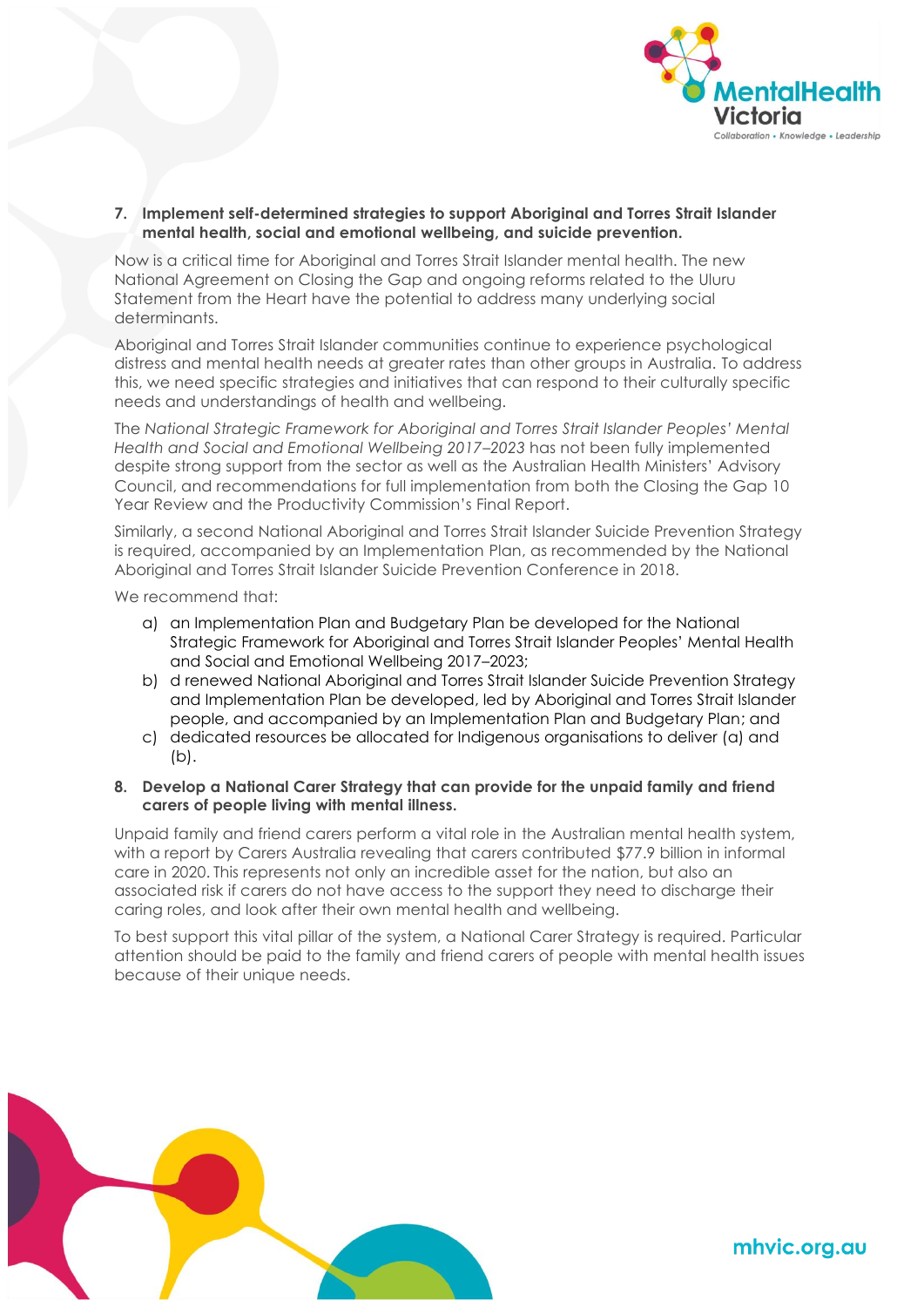

### **9. Develop an Implementation Plan and Budgetary Plan for the National Children's Mental Health and Wellbeing Strategy**

The National Children's Mental Health and Wellbeing Strategy highlighted a fragmented mental health system with poor linkages between child mental health services, insufficient preventative efforts, and an insufficient multidisciplinary approach for children with complex needs. As a result, too many children under 13 are affected by mental health issues in Australia.

There are tangible flow-on benefits to addressing mental health early in life, including economic benefits (by reducing the reliance on services later in life and in establishing strong foundations for the future workforce), and social benefits (by reducing anti-social behaviours and promoting civic engagement).

The National Children's Mental Health and Wellbeing Strategy provides a holistic blueprint for reform. Its recommendations will increase access to prevention, early intervention, and treatment services to improve children's mental health and wellbeing and improve the resilience of the adults of tomorrow.

### **10. Expand and develop youth specialist mental health services**

There is strong evidence that specialist mental health assessment and interventions for people aged 12–25 significantly improve young people's prospects. Despite this, many young Australians and their families still lack access to appropriate specialist mental health services, especially those with more complex needs. There are considerable gaps in services, long waits and often a lack of continuity of care. This is even more pronounced in specific population groups where mental health treatment is often only accessed when a young person's mental ill health has become acute and require hospitalisation Compounding these issues is the fact that there are also not enough skilled professionals to meet demand for services both now and in the future.

A comprehensive and evidence-based model and plan around youth mental health care is required that augments existing services and addresses the needs of young people with severe and complex conditions. This plan should address local service demand and specifically focus on the needs of priority populations such as Aboriginal and Torres Strait Islander young people and young people with comorbid alcohol and other drug and mental health issues.

### **11. Provide targeted financial support for businesses and individuals**

Financial security is well-understood to be a driving factor behind many mental health issues. The COVID-19 pandemic has placed considerable financial strain on millions of Australians, through experiences of unemployment, underemployment and instability in employment. As a result, the mental health and wellbeing of millions of Australians has been exacerbated, with Victorians the hardest hit, creating new demand for services, and further widening the gap in accessible mental health care.

The Australian Government's increase in JobSeeker payments and the introduction of other income support measures including JobKeeper payments and the Coronavirus Supplement were essential to supporting the mental health and wellbeing of Australians by providing